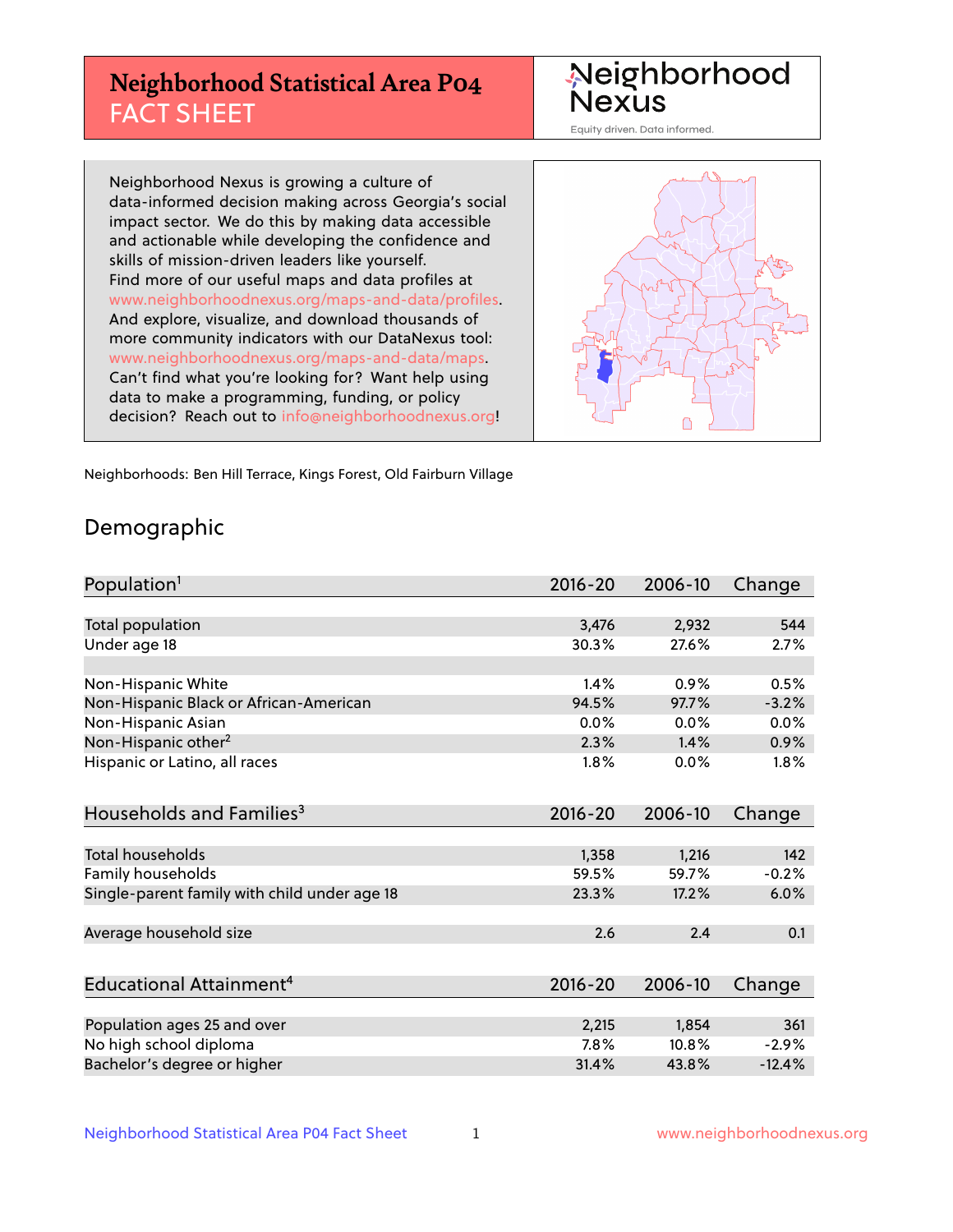# Change Measures, continued...

| Employment <sup>5</sup>                                 | $2016 - 20$    | 2006-10      | Change         |
|---------------------------------------------------------|----------------|--------------|----------------|
|                                                         |                |              |                |
| Total workers residing in Neighborhood Statistical Area | 1,129<br>20.3% | 872<br>25.9% | 257<br>$-5.6%$ |
| Workers with earnings \$1250/month or less              | 39.9%          | 47.1%        | $-7.3%$        |
| Workers with earnings \$1251/month to \$3333/month      | 39.9%          | 26.9%        | 12.9%          |
| Workers with earnings greater than \$3333/month         |                |              |                |
| Total jobs located in Neighborhood Statistical Area     | 122            | 163          | -41            |
| Jobs with earnings \$1250/month or less                 | 14.8%          | 30.7%        | $-15.9%$       |
| Jobs with earnings \$1251/month to \$3333/month         | 35.2%          | 34.4%        | 0.9%           |
| Jobs with earnings greater than \$3333/month            | 50.0%          | 35.0%        | 15.0%          |
|                                                         |                |              |                |
| Jobs/workers ratio                                      | 0.1            | 0.2          | $-0.1$         |
|                                                         |                |              |                |
| Income and Poverty <sup>6</sup>                         | 2016-20        | 2006-10      | Change         |
|                                                         |                |              |                |
| Median household income                                 | \$39,869       | \$51,558     | $-511,689$     |
|                                                         |                |              |                |
| Population for whom poverty status is determined        | 3,476          | 2,932        | 544            |
| Population below poverty                                | 25.9%          | 16.5%        | 9.4%           |
|                                                         |                |              |                |
| Housing <sup>7</sup>                                    | $2016 - 20$    | 2006-10      | Change         |
|                                                         |                |              |                |
| Total housing units                                     | 1,545          | 1,403        | 142            |
| Occupied housing units                                  | 87.9%          | 86.6%        | 1.2%           |
| Vacant housing units                                    | 12.1%          | 13.4%        | $-1.2%$        |
|                                                         |                |              |                |
| Occupied housing units                                  | 1,358          | 1,216        | 142            |
| Owner occupied housing units                            | 38.1%          | 69.8%        | $-31.8%$       |
| Renter occupied housing units                           | 61.9%          | 30.2%        | 31.8%          |
|                                                         |                |              |                |
| Access to a Vehicle <sup>8</sup>                        | $2016 - 20$    | 2006-10      | Change         |
|                                                         |                |              |                |
| Occupied housing units                                  | 1,358          | 1,216        | 142            |
| No vehicle available                                    | 10.8%          | 8.0%         | 2.8%           |
|                                                         |                |              |                |
| Crime Rates, per 10,000 Population <sup>9</sup>         | 2017-21        | 2012-16      | Change         |
|                                                         |                |              |                |
| All Part I crimes                                       | 227.3          | 446.2        | $-218.9$       |
| Violent crime                                           | 55.2           | 59.5         | $-4.3$         |
| Murder                                                  | 5.2            | 1.4          | 3.7            |
| Robbery                                                 | 13.8           | 22.2         | $-8.4$         |
| Aggravated assault                                      | 36.2           | 35.9         | 0.4            |
| Property crime                                          | 172.0          | 386.6        | $-214.6$       |
| <b>Burglary</b>                                         | 43.2           | 124.1        | $-80.9$        |
| Larceny                                                 | 85.2           | 154.2        | $-69.1$        |
| Vehicle theft                                           | 43.7           | 108.3        | $-64.6$        |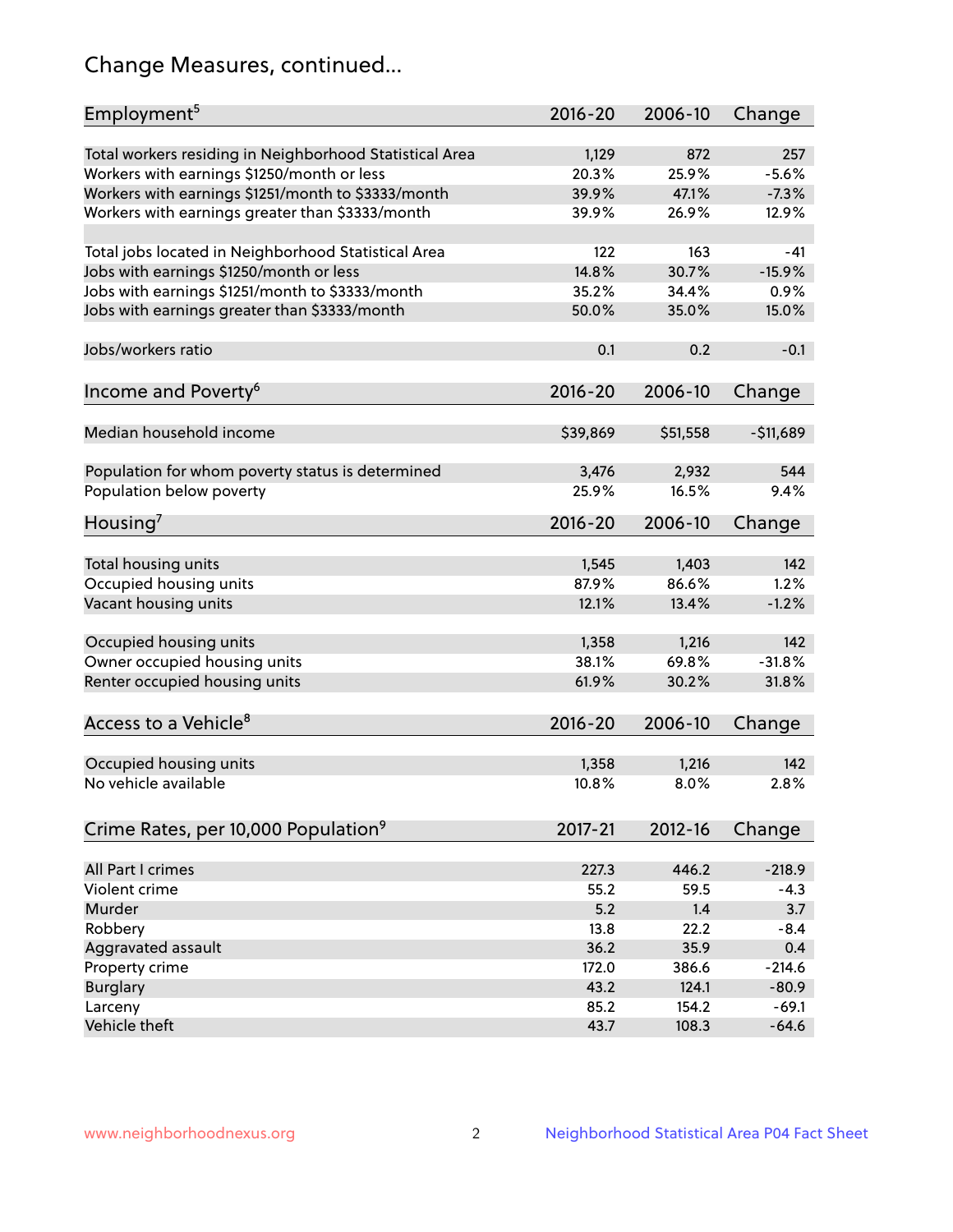# Current Data: Demographic

| Sex and Age, 2016-20 <sup>10</sup>                    | <b>Estimate</b> | Margin of Error |
|-------------------------------------------------------|-----------------|-----------------|
| Total population                                      | 3,476           | $\pm$ 843       |
| Male                                                  | 46.1%           | $\pm$ 9.9%      |
| Female                                                | 53.9%           | $\pm$ 7.8%      |
| Under 5 years                                         | 9.6%            | $\pm$ 6.4%      |
| 5 to 9 years                                          | 9.4%            | $\pm$ 7.2%      |
| 10 to 14 years                                        | 7.8%            | ±6.2%           |
| 15 to 19 years                                        | 6.1%            | $\pm$ 4.9%      |
| 20 to 24 years                                        | 3.4%            | $\pm$ 3.1%      |
| 25 to 34 years                                        | 14.4%           | $\pm$ 4.7%      |
| 35 to 44 years                                        | 14.3%           | $\pm$ 9.4%      |
| 45 to 54 years                                        | 12.0%           | $\pm$ 4.6%      |
| 55 to 59 years                                        | 4.1%            | $\pm 2.7\%$     |
| 60 to 64 years                                        | 3.6%            | $\pm 2.0\%$     |
| 65 to 74 years                                        | 8.0%            | $\pm 2.6\%$     |
| 75 to 84 years                                        | 5.2%            | $\pm 2.2\%$     |
| 85 years and over                                     | 2.1%            | $\pm1.6\%$      |
| Median age (years)                                    | 34.6            | $\pm 2.1$       |
| Race and Ethnicity, 2016-20 <sup>11</sup>             | <b>Estimate</b> | Margin of Error |
| Total population                                      | 3,476           | $\pm$ 843       |
| Hispanic or Latino (of any race)                      | 1.8%            | $\pm$ 4.5%      |
| Not Hispanic or Latino                                | 98.2%           | $\pm$ 5.8%      |
| White alone                                           | 1.4%            | $\pm 2.0\%$     |
| Black or African American alone                       | 94.5%           | ±10.0%          |
| American Indian and Alaska Native alone               | 0.1%            | $\pm$ 0.4%      |
| Asian alone                                           | 0.0%            | $\pm$ 0.4%      |
| Native Hawaiian and other Pacific Islander alone      | 0.0%            | $\pm$ 0.4%      |
| Some other race alone                                 | 0.4%            | $\pm$ 0.7%      |
| Two or more races                                     | 1.9%            | ±2.4%           |
| U.S. Citizenship Status, 2016-20 <sup>12</sup>        | <b>Estimate</b> | Margin of Error |
| Foreign-born population                               | 201             | $\pm$ 323       |
| Naturalized U.S. citizen                              | 32.7%           | $\pm$ 35.5%     |
| Not a U.S. citizen                                    | 67.3%           | $\pm$ 97.3%     |
| Citizen, Voting Age Population, 2016-20 <sup>13</sup> | Estimate        | Margin of Error |
| Citizen, 18 and over population                       | 2,287           | $\pm 369$       |
| Male                                                  | 41.2%           | $\pm$ 8.1%      |
| Female                                                | 58.8%           | $\pm$ 7.8%      |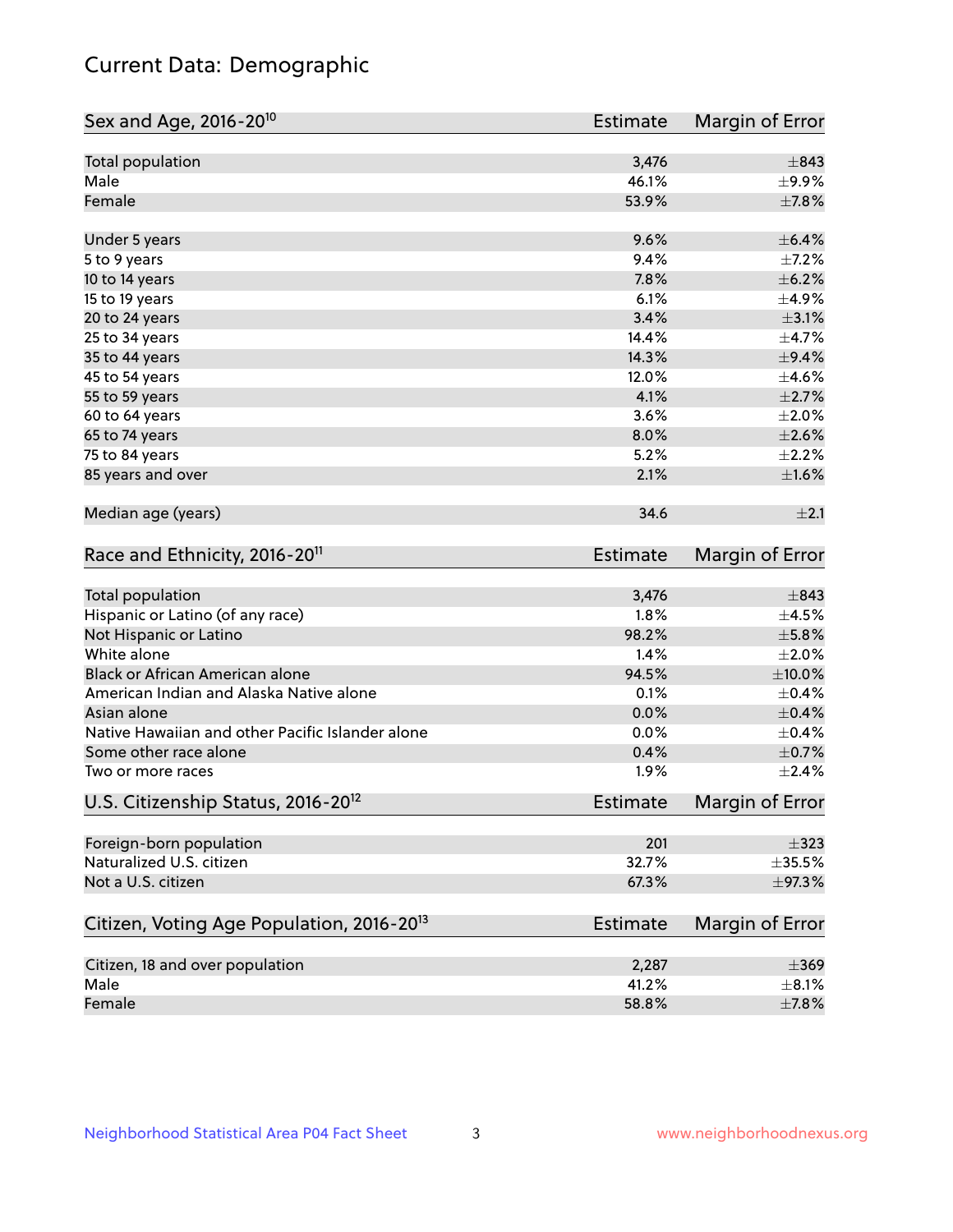# Current Data: Economic

| Income, 2016-20 <sup>14</sup>                           | <b>Estimate</b> | Margin of Error |
|---------------------------------------------------------|-----------------|-----------------|
| All households                                          | 1,358           | $\pm$ 344       |
| Less than \$10,000                                      | 8.7%            | ±6.8%           |
| \$10,000 to \$14,999                                    | 7.2%            | $\pm$ 6.9%      |
| \$15,000 to \$24,999                                    | 13.0%           | $\pm$ 8.7%      |
| \$25,000 to \$34,999                                    | 8.2%            | $\pm$ 6.2%      |
|                                                         | 20.7%           | $\pm 22.0\%$    |
| \$35,000 to \$49,999<br>\$50,000 to \$74,999            | 22.7%           | $\pm$ 11.7%     |
|                                                         |                 |                 |
| \$75,000 to \$99,999                                    | 7.3%            | ±4.8%           |
| \$100,000 to \$149,999                                  | 5.5%            | $\pm 4.1\%$     |
| \$150,000 to \$199,999                                  | 2.8%            | $\pm$ 3.6%      |
| \$200,000 or more                                       | 3.9%            | $\pm$ 3.8%      |
| Median household income (dollars)                       | \$39,869        | $\pm$ 5,045     |
| Mean household income (dollars)                         | \$59,629        | ±7,308          |
| Households with earnings                                | 76.4%           | $\pm$ 17.2%     |
| Mean earnings (dollars)                                 | \$60,356        | ±7,363          |
| Households with Social Security                         | 27.3%           | $\pm$ 5.3%      |
| Mean Social Security income (dollars)                   | \$17,746        | $\pm$ 3,521     |
| Households with retirement income                       | 22.9%           | $\pm$ 5.6%      |
| Mean retirement income (dollars)                        | \$26,621        | $\pm$ 9,120     |
| Households with Supplemental Security Income            | 5.8%            | $\pm$ 5.3%      |
| Mean Supplemental Security Income (dollars)             | \$11,854        | ±3,384          |
| Households with cash public assistance income           | 1.5%            | ±2.4%           |
| Mean cash public assistance income (dollars)            | \$2,873         | $\pm$ 1,671     |
| Households with Food Stamp/SNAP benefits in the past 12 | 28.8%           | ±23.3%          |
| months                                                  |                 |                 |
|                                                         |                 |                 |
| Family households                                       | 808             | ±186            |
| Less than \$10,000                                      | 7.4%            | $\pm$ 9.3%      |
| \$10,000 to \$14,999                                    | 8.7%            | ±11.2%          |
| \$15,000 to \$24,999                                    | 8.5%            | $\pm$ 11.6%     |
| \$25,000 to \$34,999                                    | 8.9%            | ±9.8%           |
| \$35,000 to \$49,999                                    | 18.0%           | ±12.4%          |
| \$50,000 to \$74,999                                    | 20.5%           | $\pm$ 13.6%     |
| \$75,000 to \$99,999                                    | 10.0%           | $\pm$ 7.1%      |
| \$100,000 to \$149,999                                  | 6.8%            | $\pm$ 6.2%      |
| \$150,000 to \$199,999                                  | 4.6%            | $\pm$ 6.1%      |
| \$200,000 or more                                       | 6.5%            | $\pm$ 6.4%      |
| Median family income (dollars)                          | \$48,949        | $\pm$ 6,318     |
| Mean family income (dollars)                            | \$73,250        | ±22,419         |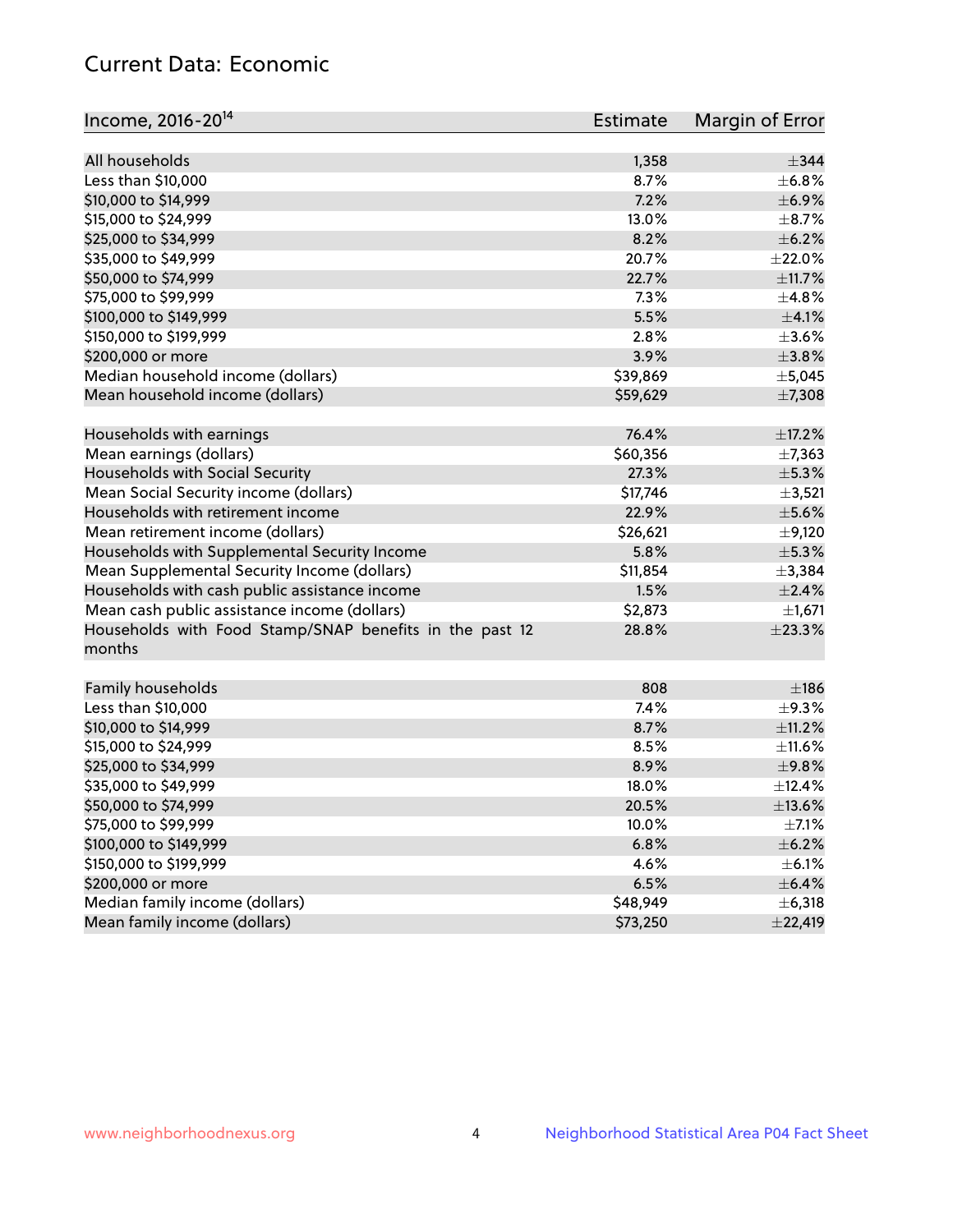# Current Data: Economic, continued...

| Income, 2016-20, continued <sup>15</sup>                              | <b>Estimate</b> | Margin of Error        |
|-----------------------------------------------------------------------|-----------------|------------------------|
|                                                                       |                 |                        |
| Nonfamily households                                                  | 550             | $\pm$ 326              |
| Median nonfamily income (dollars)                                     | \$35,816        | $\pm$ 2,930            |
| Mean nonfamily income (dollars)                                       | \$36,044        | ±8,690                 |
| Median earnings for workers (dollars)                                 | \$33,595        | $\pm$ 2,623            |
| Median earnings for male full-time, year-round workers<br>(dollars)   | \$36,936        | $\pm$ 1,481            |
| Median earnings for female full-time, year-round workers<br>(dollars) | \$33,698        | ±4,067                 |
| Per capita income (dollars)                                           | \$25,216        | ±2,855                 |
| Families Below Poverty Level, 2016-20 <sup>16</sup>                   | <b>Estimate</b> | <b>Margin of Error</b> |
|                                                                       |                 |                        |
| <b>All Families</b>                                                   | 808             | $\pm$ 186              |
| Percent below poverty                                                 | 21.8%           | $\pm$ 15.0%            |
| Families with related children under 18 years                         | 439             | ±196                   |
| Percent below poverty                                                 | 36.6%           | ±23.7%                 |
| Families with related children under 5 years only                     | 76              | $\pm$ 85               |
| Percent below poverty                                                 | 0.0%            | ±34.3%                 |
| Married couple families                                               | 298             | ±121                   |
| Percent below poverty                                                 | 3.8%            | ±7.3%                  |
| Married couple families with related children under 18 years          | 65              | $\pm 63$               |
| Percent below poverty                                                 | $0.0\%$         | ±23.1%                 |
| Married couple families with related children under 5 years           | 9               | $\pm$ 29               |
| Percent below poverty                                                 | $0.0\%$         | ±174.8%                |
| Families with female householder, no spouse present                   | 447             | $\pm$ 187              |
| Percent below poverty                                                 | 35.9%           | ±23.6%                 |
| Families with female householder, no spouse present with              | 337             | $+174$                 |
| related children under 18 years                                       |                 |                        |
| Percent below poverty                                                 | 46.4%           | ±28.2%                 |
| Families with female householder, no spouse present with              | 35              | $\pm$ 44               |
| related children under 5 years                                        |                 |                        |
| Percent below poverty                                                 | 0.0%            | ±43.5%                 |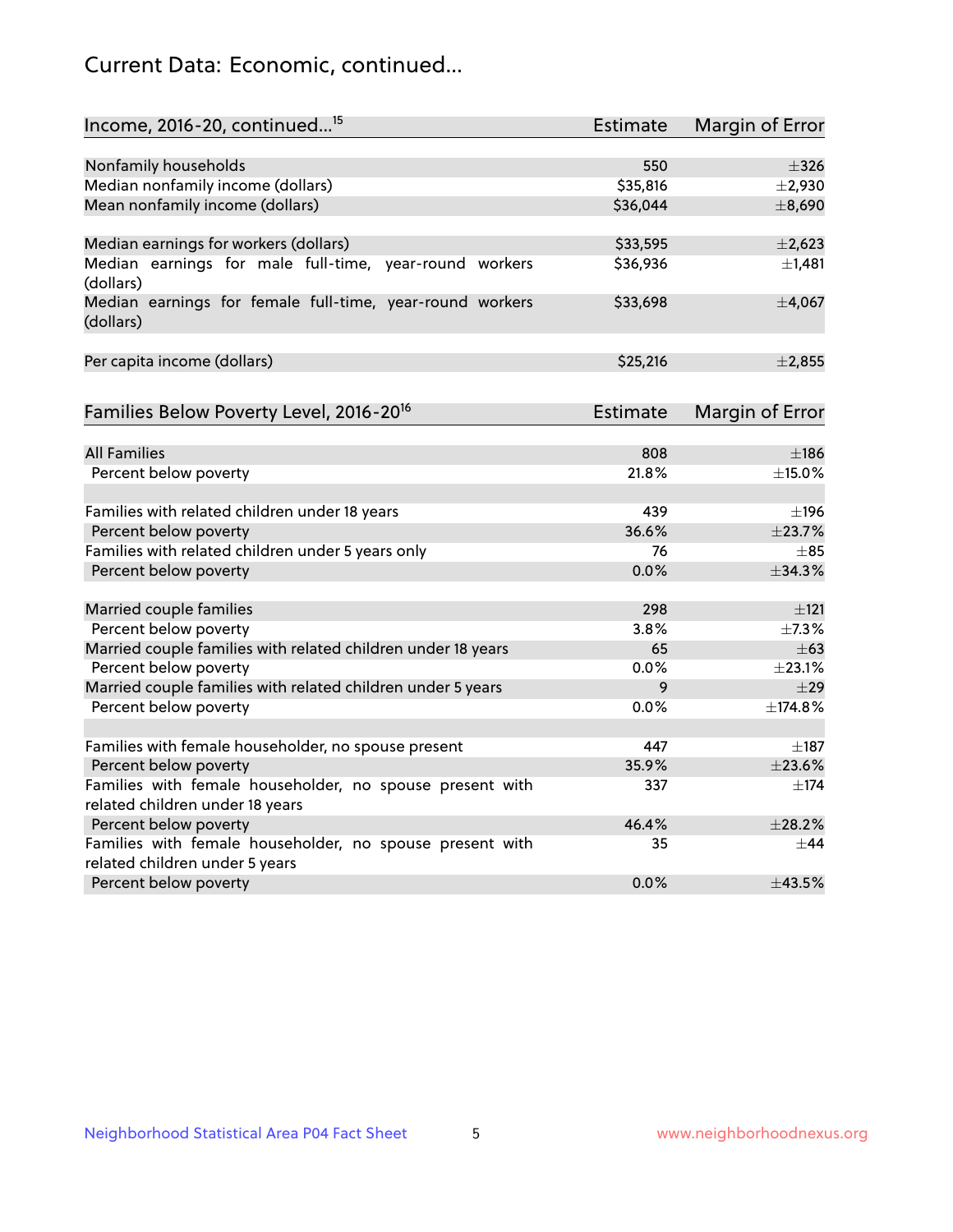# Current Data: Economic, continued...

| People Below Poverty Level, 2016-20 <sup>17</sup> | <b>Estimate</b> | Margin of Error |
|---------------------------------------------------|-----------------|-----------------|
|                                                   |                 |                 |
| Total population                                  | 3,476           | $\pm$ 843       |
| Percent below poverty                             | 25.9%           | ±18.7%          |
| Population under 18 years                         | 1.054           | $\pm$ 442       |
| Percent below poverty                             | 50.3%           | $\pm 27.7\%$    |
| Population 18 years and over                      | 2,422           | $\pm$ 495       |
| Percent below poverty                             | 15.3%           | $\pm$ 7.4%      |
| Population 18 to 64 years                         | 1,889           | $\pm$ 471       |
| Percent below poverty                             | 17.6%           | $\pm$ 9.0%      |
| Population 65 years and over                      | 533             | $\pm$ 152       |
| Percent below poverty                             | 7.0%            | $\pm$ 8.0%      |

| Poverty by Race/Ethnicity, 2016-20 <sup>18</sup> | Margin of Error<br>Estimate |             |
|--------------------------------------------------|-----------------------------|-------------|
|                                                  |                             |             |
| Non-Hispanic White population                    | 47                          | $\pm$ 71    |
| Percent below poverty                            | $0.0\%$                     | ±31.8%      |
| <b>Black population</b>                          | 3,287                       | $\pm$ 870   |
| Percent below poverty                            | 26.6%                       | $\pm$ 19.5% |
| Asian population                                 | 0                           | ±15         |
| Percent below poverty                            |                             |             |
| Hispanic or Latino population                    | 63                          | ±156        |
| Percent below poverty                            | 0.0%                        | ±24.0%      |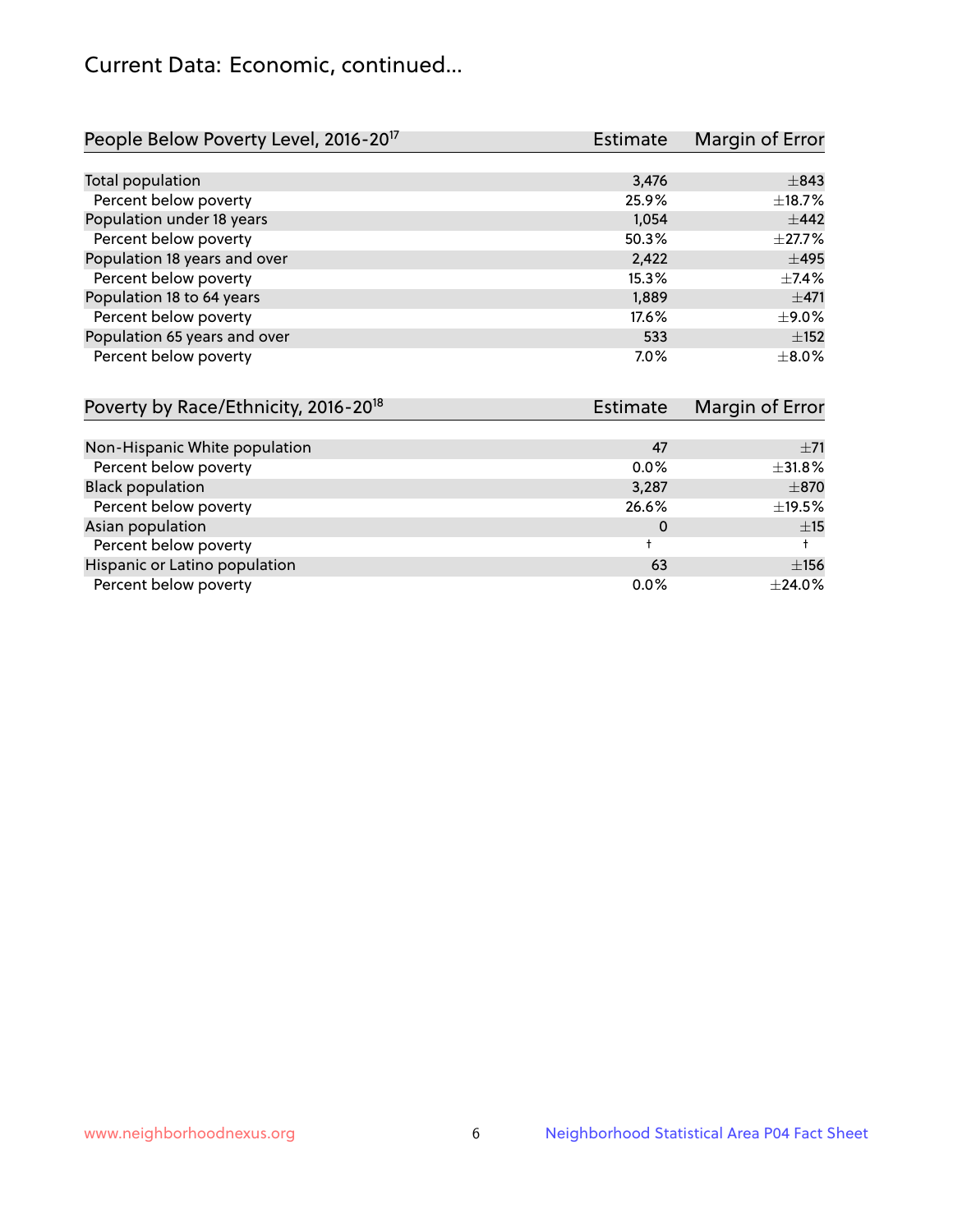# Current Data: Employment

| Employment Status, 2016-20 <sup>19</sup>                      | <b>Estimate</b> | Margin of Error |
|---------------------------------------------------------------|-----------------|-----------------|
|                                                               |                 |                 |
| Population 16 years and over                                  | 2,530           | $\pm 466$       |
| In labor force                                                | 67.1%           | $\pm$ 12.9%     |
| Civilian labor force                                          | 67.1%           | ±12.9%          |
| Employed                                                      | 62.3%           | ±13.0%          |
| Unemployed                                                    | 4.8%            | $\pm$ 5.6%      |
| <b>Armed Forces</b>                                           | 0.0%            | $\pm 2.7\%$     |
| Not in labor force                                            | 32.9%           | $\pm$ 7.7%      |
| Civilian labor force                                          | 1,697           | $\pm 452$       |
| <b>Unemployment Rate</b>                                      | 7.2%            | $\pm$ 8.2%      |
| Females 16 years and over                                     | 1,418           | $\pm$ 297       |
| In labor force                                                | 68.5%           | ±13.8%          |
| Civilian labor force                                          | 68.5%           | ±13.8%          |
|                                                               | 61.0%           | ±13.2%          |
| Employed                                                      |                 |                 |
| Own children of the householder under 6 years                 | 399             | $\pm 279$       |
| All parents in family in labor force                          | 88.4%           | ±35.0%          |
|                                                               |                 |                 |
| Own children of the householder 6 to 17 years                 | 624             | $\pm$ 340       |
| All parents in family in labor force                          | 72.7%           | ±32.0%          |
| Industry, 2016-20 <sup>20</sup>                               | Estimate        | Margin of Error |
|                                                               |                 |                 |
| Civilian employed population 16 years and over                | 1,575           | $\pm$ 438       |
| Agriculture, forestry, fishing and hunting, and mining        | 0.5%            | $\pm 1.8\%$     |
| Construction                                                  | 11.1%           | ±18.9%          |
| Manufacturing                                                 | 5.0%            | $\pm$ 5.4%      |
| Wholesale trade                                               | 0.9%            | ±1.9%           |
| Retail trade                                                  | 10.6%           | $\pm$ 7.3%      |
| Transportation and warehousing, and utilities                 | 10.8%           | $\pm$ 7.7%      |
| Information                                                   | 1.7%            | $\pm$ 3.2%      |
| Finance and insurance, and real estate and rental and leasing | 3.4%            | ±3.3%           |
| Professional, scientific, and management, and administrative  | 17.9%           | $\pm$ 9.1%      |
| and waste management services                                 |                 |                 |
| Educational services, and health care and social assistance   | 21.1%           | ±10.8%          |
| Arts, entertainment, and recreation, and accommodation and    | 11.9%           | $\pm$ 7.0%      |
| food services                                                 |                 |                 |
| Other services, except public administration                  | 2.9%            | $\pm$ 4.1%      |
| Public administration                                         | 2.2%            | $\pm$ 2.7%      |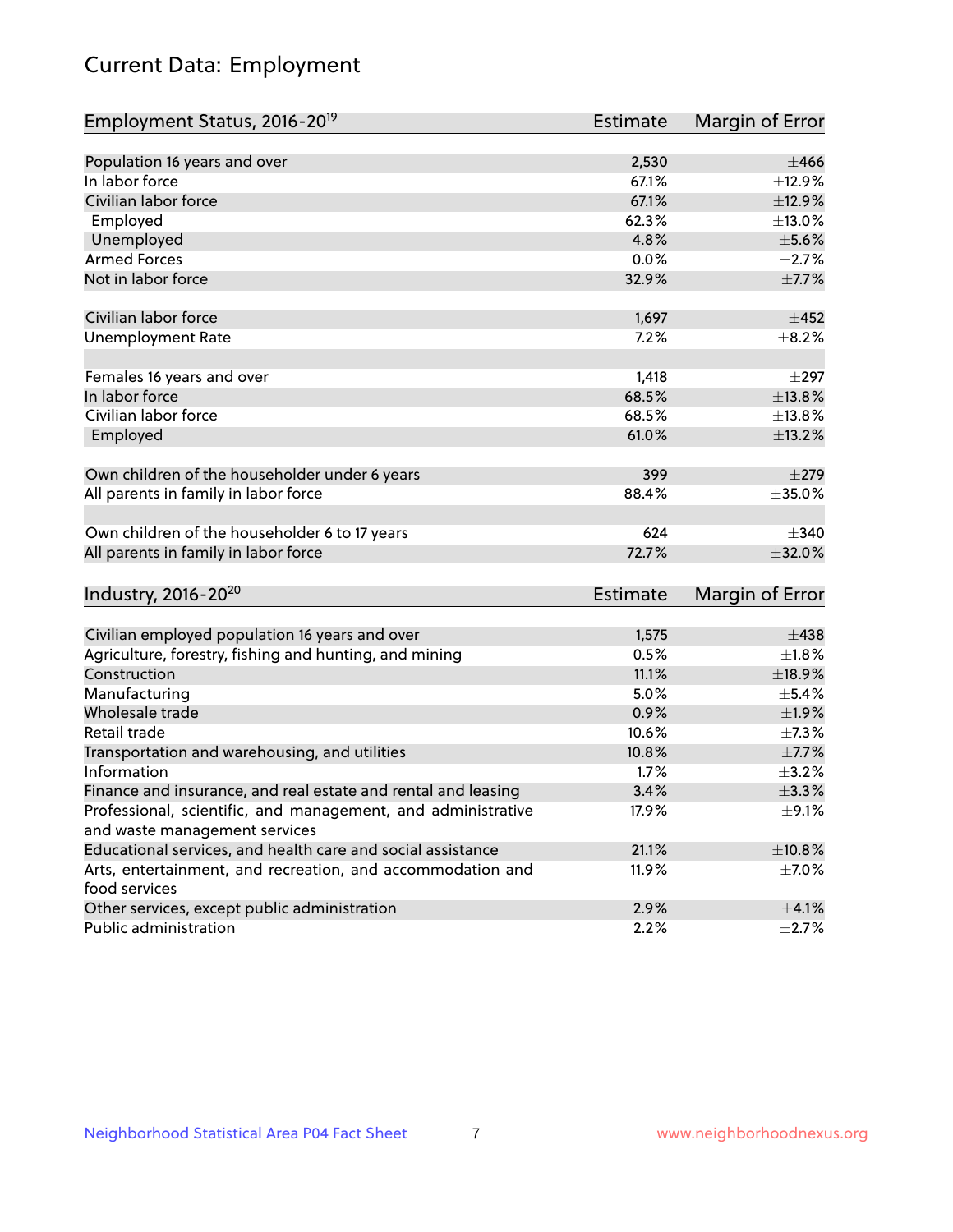# Current Data: Employment, continued...

| Occupation, 2016-20 <sup>21</sup>                                                                    | Estimate | Margin of Error |
|------------------------------------------------------------------------------------------------------|----------|-----------------|
| Civilian employed population 16 years and over                                                       | 1,575    | $\pm$ 438       |
| Management, business, science, and arts occupations                                                  | 36.6%    | $\pm$ 9.9%      |
| Service occupations                                                                                  | 18.2%    | $\pm$ 9.0%      |
| Sales and office occupations                                                                         | 20.6%    | $\pm$ 8.3%      |
| Natural resources, construction, and maintenance occupations                                         | 12.9%    | $\pm$ 19.2%     |
| Production, transportation, and material moving occupations                                          | 11.8%    | $\pm$ 7.7%      |
| Class of Worker, 2016-20 <sup>22</sup>                                                               | Estimate | Margin of Error |
| Civilian employed population 16 years and over                                                       | 1,575    | $\pm$ 438       |
| Private wage and salary workers                                                                      | 75.5%    | ±13.6%          |
| Government workers                                                                                   | 14.4%    | $\pm$ 8.4%      |
| Self-employed in own not incorporated business workers                                               | 10.1%    | $\pm$ 7.2%      |
| Unpaid family workers                                                                                | 0.0%     | $\pm 1.3\%$     |
| Job Flows, 2019 <sup>23</sup>                                                                        |          | 2019            |
|                                                                                                      |          |                 |
| Total Jobs in Neighborhood Statistical Area                                                          |          | 122             |
| Held by residents of Neighborhood Statistical Area                                                   |          | 0.0%            |
| Held by non-residents of Neighborhood Statistical Area                                               |          | 100.0%          |
| Jobs by Industry Sector, 2019 <sup>24</sup>                                                          |          | 2019            |
| Total Jobs in Neighborhood Statistical Area                                                          |          | 122             |
| <b>Goods Producing sectors</b>                                                                       |          | 0.0%            |
| Trade, Transportation, and Utilities sectors                                                         |          | 1.6%            |
| All Other Services sectors                                                                           |          | 98.4%           |
| Total Jobs in Neighborhood Statistical Area<br>held<br>by<br>Neighborhood Statistical Area residents |          | 0               |
| <b>Goods Producing sectors</b>                                                                       |          | t               |
| Trade, Transportation, and Utilities sectors<br>All Other Services sectors                           |          | t<br>t          |
| Jobs by Earnings, 2019 <sup>25</sup>                                                                 |          | 2019            |
|                                                                                                      |          |                 |
| Total Jobs in Neighborhood Statistical Area                                                          |          | 122             |
| Jobs with earnings \$1250/month or less                                                              |          | 14.8%           |
| Jobs with earnings \$1251/month to \$3333/month                                                      |          | 35.2%           |
| Jobs with earnings greater than \$3333/month                                                         |          | 50.0%           |
| Neighborhood Statistical<br>Jobs<br>in<br>held<br>by<br>Total<br>Area                                |          | 0               |
| Neighborhood Statistical Area residents                                                              |          |                 |
| Jobs with earnings \$1250/month or less                                                              |          | t               |
| Jobs with earnings \$1251/month to \$3333/month                                                      |          | t               |
| Jobs with earnings greater than \$3333/month                                                         |          | t               |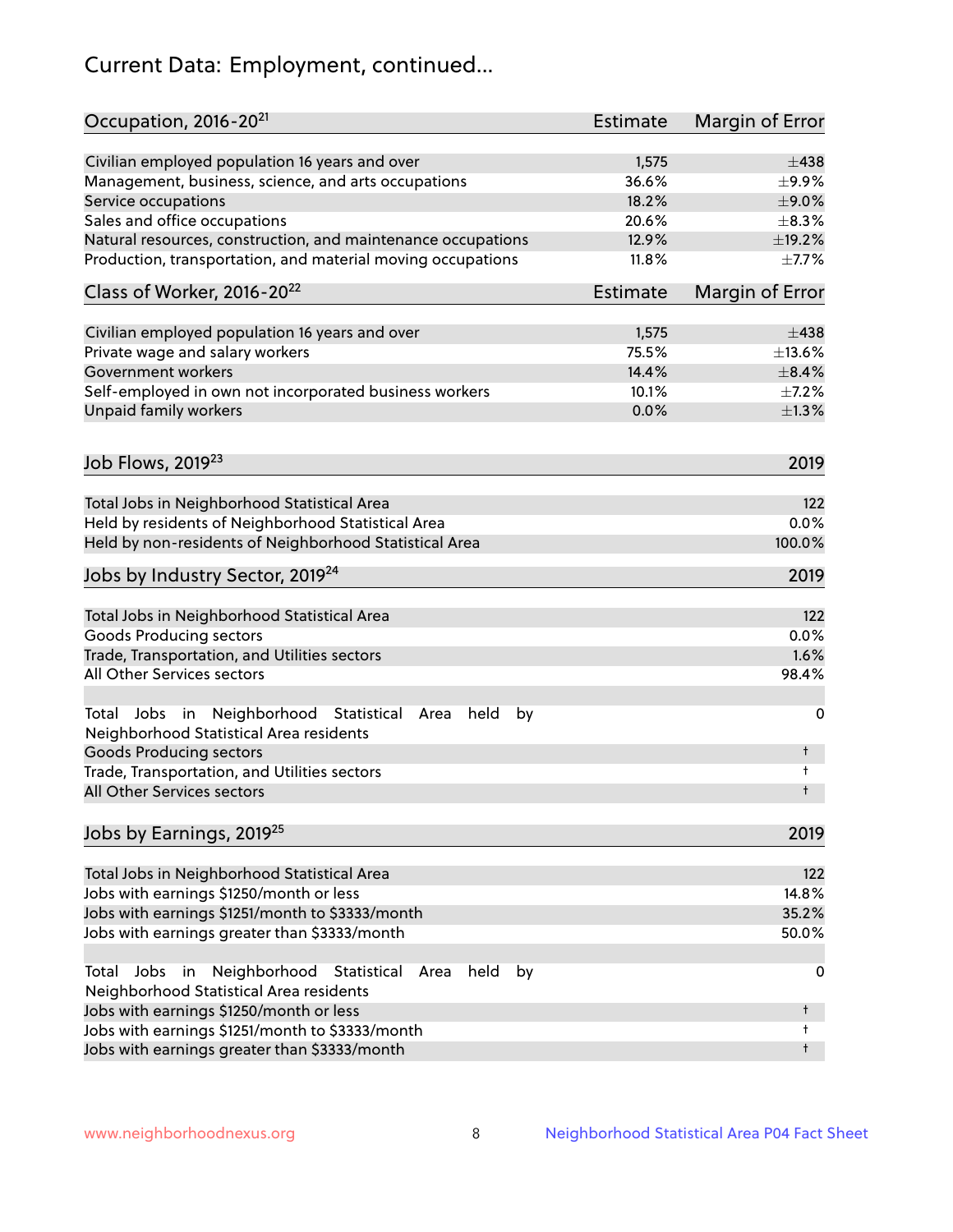# Current Data: Employment, continued...

| Jobs by Age of Worker, 2019 <sup>26</sup>                                                      | 2019  |
|------------------------------------------------------------------------------------------------|-------|
|                                                                                                |       |
| Total Jobs in Neighborhood Statistical Area                                                    | 122   |
| Jobs with workers age 29 or younger                                                            | 8.2%  |
| Jobs with workers age 30 to 54                                                                 | 63.1% |
| Jobs with workers age 55 or older                                                              | 28.7% |
|                                                                                                |       |
| Total Jobs in Neighborhood Statistical Area held by<br>Neighborhood Statistical Area residents | 0     |
| Jobs with workers age 29 or younger                                                            |       |
| Jobs with workers age 30 to 54                                                                 |       |
| Jobs with workers age 55 or older                                                              |       |

### Current Data: Education

| School Enrollment, 2016-20 <sup>27</sup>       | <b>Estimate</b> | Margin of Error |
|------------------------------------------------|-----------------|-----------------|
|                                                |                 |                 |
| Population 3 years and over enrolled in school | 983             | $\pm 480$       |
| Nursery school, preschool                      | 8.1%            | ±9.0%           |
| Kindergarten                                   | 7.2%            | $\pm$ 9.7%      |
| Elementary school (grades 1-8)                 | 51.8%           | $+29.1%$        |
| High school (grades 9-12)                      | 13.4%           | ±16.7%          |
| College or graduate school                     | 19.4%           | ±9.0%           |

| Educational Attainment, 2016-20 <sup>28</sup> | Estimate | Margin of Error |
|-----------------------------------------------|----------|-----------------|
|                                               |          |                 |
| Population 25 years and over                  | 2,215    | $\pm$ 437       |
| Less than 9th grade                           | 0.4%     | $\pm 1.9\%$     |
| 9th to 12th grade, no diploma                 | 7.5%     | $\pm$ 4.7%      |
| High school graduate (includes equivalency)   | 33.3%    | $\pm$ 14.9%     |
| Some college, no degree                       | 22.0%    | $\pm$ 9.4%      |
| Associate's degree                            | 5.5%     | $\pm$ 3.2%      |
| Bachelor's degree                             | 16.1%    | $\pm$ 6.5%      |
| Graduate or professional degree               | 15.3%    | $\pm$ 6.1%      |
|                                               |          |                 |
| Percent high school graduate or higher        | 92.2%    | $+12.4%$        |
| Percent bachelor's degree or higher           | 31.4%    | $\pm$ 7.8%      |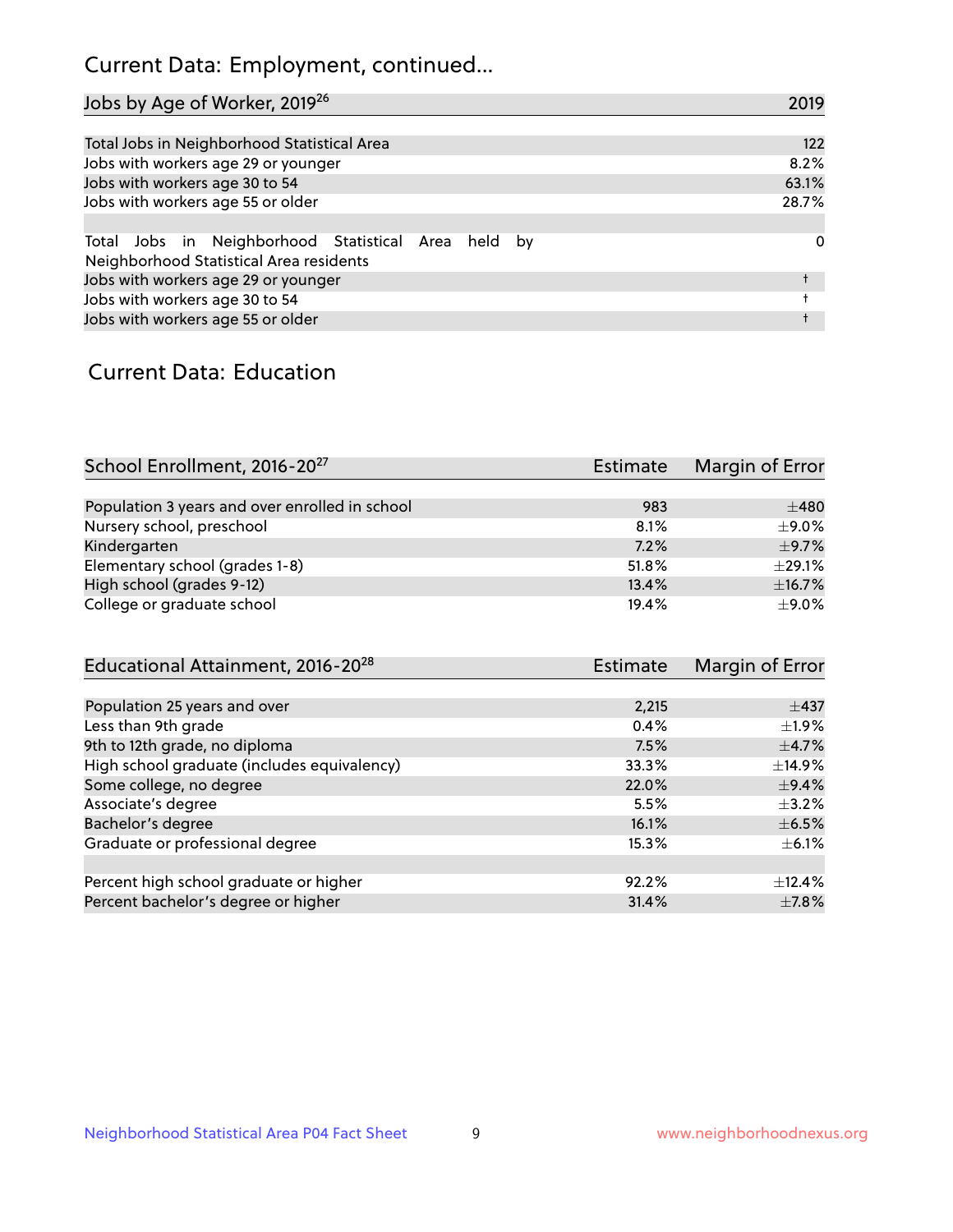# Current Data: Housing

| Households by Type, 2016-20 <sup>29</sup>            | <b>Estimate</b> | Margin of Error |
|------------------------------------------------------|-----------------|-----------------|
|                                                      |                 |                 |
| <b>Total households</b>                              | 1,358           | $\pm$ 344       |
| Family households (families)                         | 59.5%           | ±20.4%          |
| With own children under 18 years                     | 28.7%           | ±11.1%          |
| Married-couple family                                | 21.9%           | $\pm$ 6.5%      |
| With own children of the householder under 18 years  | 4.7%            | $\pm$ 4.3%      |
| Male householder, no spouse present, family          | 4.7%            | $\pm$ 5.4%      |
| With own children of the householder under 18 years  | 2.7%            | ±4.8%           |
| Female householder, no spouse present, family        | 32.9%           | ±9.9%           |
| With own children of the householder under 18 years  | 21.3%           | ±10.2%          |
| Nonfamily households                                 | 40.5%           | $\pm 21.7\%$    |
| Householder living alone                             | 36.4%           | ±23.4%          |
| 65 years and over                                    | 8.1%            | $\pm$ 4.5%      |
|                                                      |                 |                 |
| Households with one or more people under 18 years    | 32.3%           | ±10.6%          |
| Households with one or more people 65 years and over | 27.3%           | $\pm 2.4\%$     |
| Average household size                               | 2.56            | $\pm$ 0.90      |
| Average family size                                  | 3.44            | $\pm$ 0.79      |
| Housing Occupancy, 2016-20 <sup>30</sup>             | Estimate        | Margin of Error |
|                                                      |                 |                 |
| Total housing units                                  | 1,545           | $\pm$ 328       |
| Occupied housing units                               | 87.9%           | ±12.2%          |
| Vacant housing units                                 | 12.1%           | $\pm$ 6.9%      |
|                                                      | 5.4             | $\pm$ 8.2       |
| Homeowner vacancy rate<br>Rental vacancy rate        | 9.1             | $\pm$ 8.3       |
|                                                      |                 |                 |
| Units in Structure, 2016-20 <sup>31</sup>            | <b>Estimate</b> | Margin of Error |
| Total housing units                                  | 1,545           | $\pm$ 328       |
| 1-unit, detached                                     | 43.9%           | ±12.9%          |
| 1-unit, attached                                     | 5.3%            | $\pm$ 5.0%      |
| 2 units                                              | 2.3%            | $\pm$ 4.5%      |
|                                                      | 15.7%           | ±18.6%          |
| 3 or 4 units                                         |                 |                 |
| 5 to 9 units                                         | 12.3%           | $\pm$ 6.2%      |
| 10 to 19 units                                       | 10.2%           | ±6.8%           |
| 20 or more units                                     | $9.0\%$         | $\pm$ 6.6%      |
| Mobile home                                          | 1.2%            | $\pm 2.3\%$     |
| Boat, RV, van, etc.                                  | $0.0\%$         | $\pm 1.0\%$     |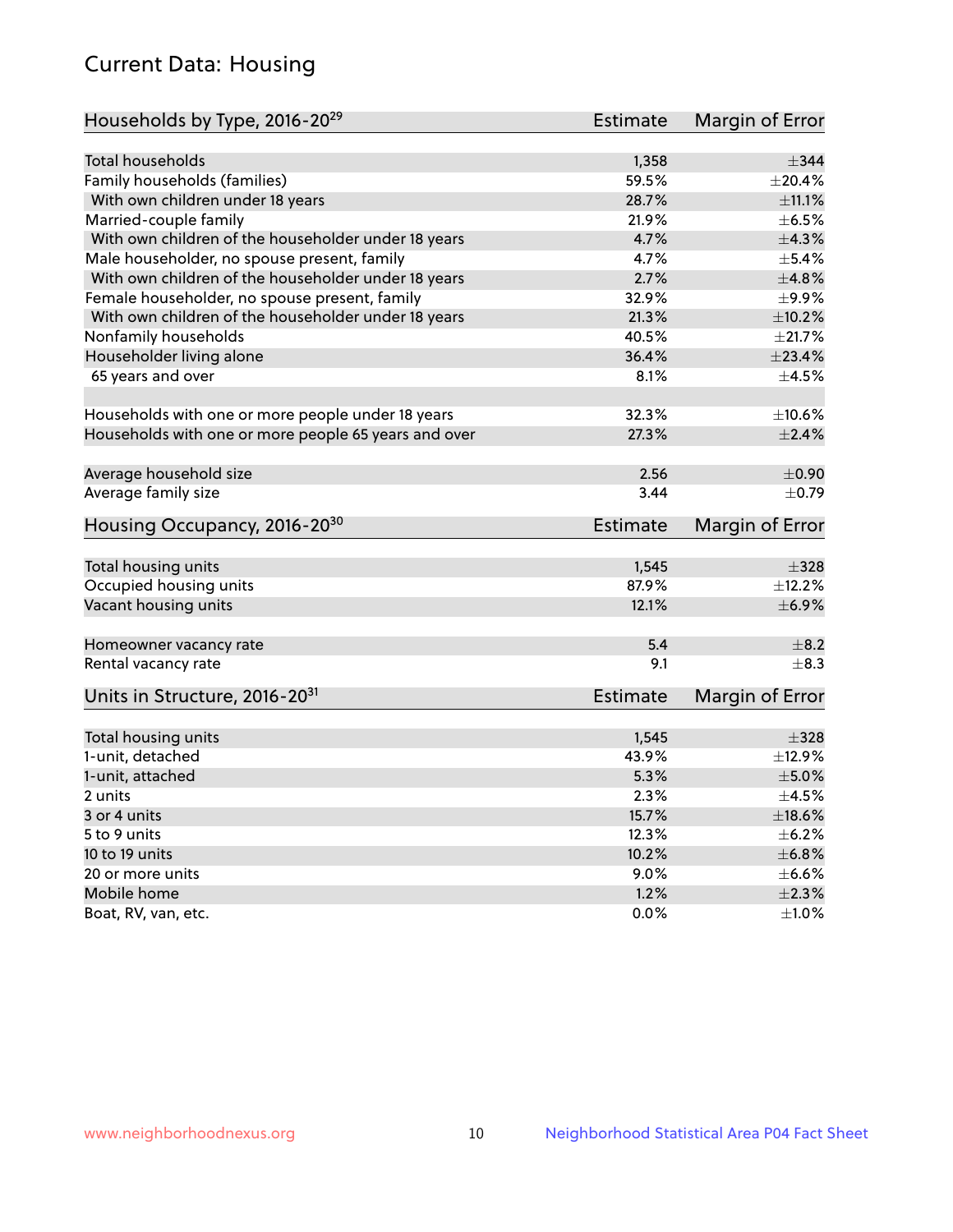# Current Data: Housing, continued...

| Year Structure Built, 2016-20 <sup>32</sup>    | <b>Estimate</b> | Margin of Error |
|------------------------------------------------|-----------------|-----------------|
| Total housing units                            | 1,545           | $\pm$ 328       |
| Built 2014 or later                            | 2.0%            | $\pm 4.1\%$     |
| Built 2010 to 2013                             | 0.9%            | $\pm 2.4\%$     |
| Built 2000 to 2009                             | 21.1%           | $\pm$ 9.0%      |
| Built 1990 to 1999                             | 15.2%           | $\pm$ 7.7%      |
| Built 1980 to 1989                             | 5.3%            | ±4.7%           |
| Built 1970 to 1979                             | 13.5%           | ±7.4%           |
| Built 1960 to 1969                             | 29.7%           | ±19.1%          |
| Built 1950 to 1959                             | 10.0%           | $\pm$ 5.6%      |
| Built 1940 to 1949                             | 1.9%            | $\pm 2.5\%$     |
| Built 1939 or earlier                          | 0.5%            | $\pm 1.1\%$     |
|                                                |                 |                 |
| Housing Tenure, 2016-2033                      | <b>Estimate</b> | Margin of Error |
| Occupied housing units                         | 1,358           | $\pm$ 344       |
| Owner-occupied                                 | 38.1%           | ±13.4%          |
| Renter-occupied                                | 61.9%           | $\pm 20.0\%$    |
|                                                |                 |                 |
| Average household size of owner-occupied unit  | 2.62            | $\pm$ 0.41      |
| Average household size of renter-occupied unit | 2.53            | ±1.42           |
| Residence 1 Year Ago, 2016-20 <sup>34</sup>    | <b>Estimate</b> | Margin of Error |
|                                                |                 |                 |
| Population 1 year and over                     | 3,418           | $\pm806$        |
| Same house                                     | 88.0%           | ±13.8%          |
| Different house in the U.S.                    | 12.0%           | $\pm$ 8.4%      |
| Same county                                    | 5.4%            | $\pm$ 4.4%      |
| Different county                               | 6.6%            | ±7.4%           |
| Same state                                     | 2.1%            | $\pm$ 3.7%      |
| <b>Different state</b>                         | 4.6%            | $\pm$ 6.5%      |
| Abroad                                         | 0.0%            | $\pm$ 0.4%      |
| Value of Housing Unit, 2016-20 <sup>35</sup>   | <b>Estimate</b> | Margin of Error |
| Owner-occupied units                           | 517             | $\pm$ 127       |
| Less than \$50,000                             | 10.8%           | $\pm$ 9.3%      |
| \$50,000 to \$99,999                           | 14.0%           | ±10.8%          |
| \$100,000 to \$149,999                         | 21.9%           | ±12.0%          |
| \$150,000 to \$199,999                         | 13.1%           | ±9.8%           |
| \$200,000 to \$299,999                         | 32.3%           | ±18.8%          |
| \$300,000 to \$499,999                         | 2.0%            | $\pm$ 4.9%      |
| \$500,000 to \$999,999                         | 4.1%            | $\pm$ 7.1%      |
| \$1,000,000 or more                            | 1.7%            | $\pm$ 5.3%      |
|                                                |                 |                 |
| Mortgage Status, 2016-20 <sup>36</sup>         | <b>Estimate</b> | Margin of Error |
|                                                |                 |                 |
| Owner-occupied units                           | 517             | $\pm$ 127       |
| Housing units with a mortgage                  | 70.4%           | $\pm$ 17.2%     |
| Housing units without a mortgage               | 29.6%           | ±12.1%          |

Neighborhood Statistical Area P04 Fact Sheet 11 11 www.neighborhoodnexus.org

Housing units without a mortgage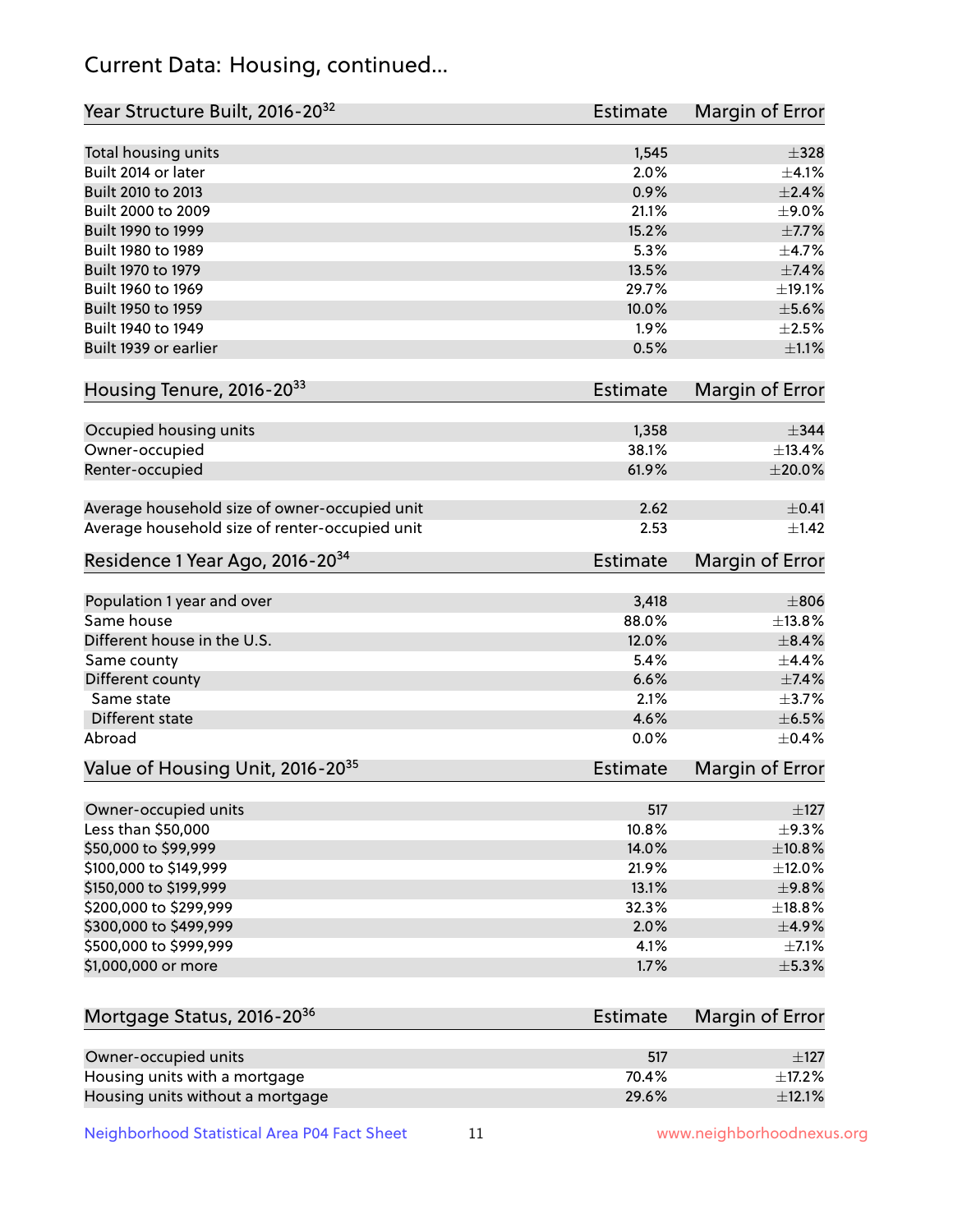# Current Data: Housing, continued...

| Selected Monthly Owner Costs, 2016-20 <sup>37</sup> | Estimate | Margin of Error |
|-----------------------------------------------------|----------|-----------------|
|                                                     |          |                 |
| Housing units with a mortgage                       | 364      | $\pm 126$       |
| Less than \$300                                     | $0.0\%$  | $\pm$ 5.8%      |
| \$300 to \$499                                      | 1.3%     | $\pm$ 6.1%      |
| \$500 to \$999                                      | 22.4%    | ±16.7%          |
| \$1,000 to \$1,499                                  | 29.3%    | ±13.3%          |
| \$1,500 to \$1,999                                  | 22.1%    | ±13.9%          |
| \$2,000 to \$2,999                                  | 18.9%    | ±19.1%          |
| \$3,000 or more                                     | 6.0%     | $\pm$ 11.1%     |
|                                                     |          |                 |
| Median (dollars)                                    | \$1,452  | $\pm$ 178       |
|                                                     |          |                 |
| Housing units without a mortgage                    | 153      | $\pm 73$        |
| Less than \$150                                     | 0.0%     | ±13.9%          |
| \$150 to \$249                                      | 8.8%     | ±17.0%          |
| \$250 to \$349                                      | 19.5%    | ±26.0%          |
| \$350 to \$499                                      | 31.0%    | $\pm 27.2\%$    |
| \$500 to \$699                                      | 24.0%    | $\pm 20.5\%$    |
| \$700 or more                                       | 16.8%    | $\pm$ 40.0%     |
|                                                     |          |                 |
| Median (dollars)                                    | \$449    | $\pm$ 88        |

| Selected Monthly Owner Costs as a Percentage of | <b>Estimate</b> | Margin of Error |
|-------------------------------------------------|-----------------|-----------------|
| Household Income, 2016-2038                     |                 |                 |
|                                                 |                 |                 |
| Housing units with a mortgage <sup>39</sup>     | 354             | $\pm$ 137       |
| Less than 20.0 percent                          | 46.0%           | $\pm$ 20.4%     |
| 20.0 to 24.9 percent                            | 7.5%            | $\pm$ 7.7%      |
| 25.0 to 29.9 percent                            | 8.6%            | $\pm$ 13.5%     |
| 30.0 to 34.9 percent                            | 14.2%           | ±13.8%          |
| 35.0 percent or more                            | 23.8%           | $\pm$ 14.0%     |
|                                                 |                 |                 |
| Housing units without a mortgage <sup>40</sup>  | 144             | $\pm 88$        |
| Less than 10.0 percent                          | 55.6%           | $\pm$ 15.3%     |
| 10.0 to 14.9 percent                            | $7.9\%$         | $\pm$ 11.2%     |
| 15.0 to 19.9 percent                            | 22.8%           | $\pm$ 34.4%     |
| 20.0 to 24.9 percent                            | $3.8\%$         | $\pm$ 12.3%     |
| 25.0 to 29.9 percent                            | 2.3%            | $\pm$ 10.0%     |
| 30.0 to 34.9 percent                            | $0.0\%$         | $\pm$ 10.4%     |
| 35.0 percent or more                            | 7.6%            | $\pm$ 20.9%     |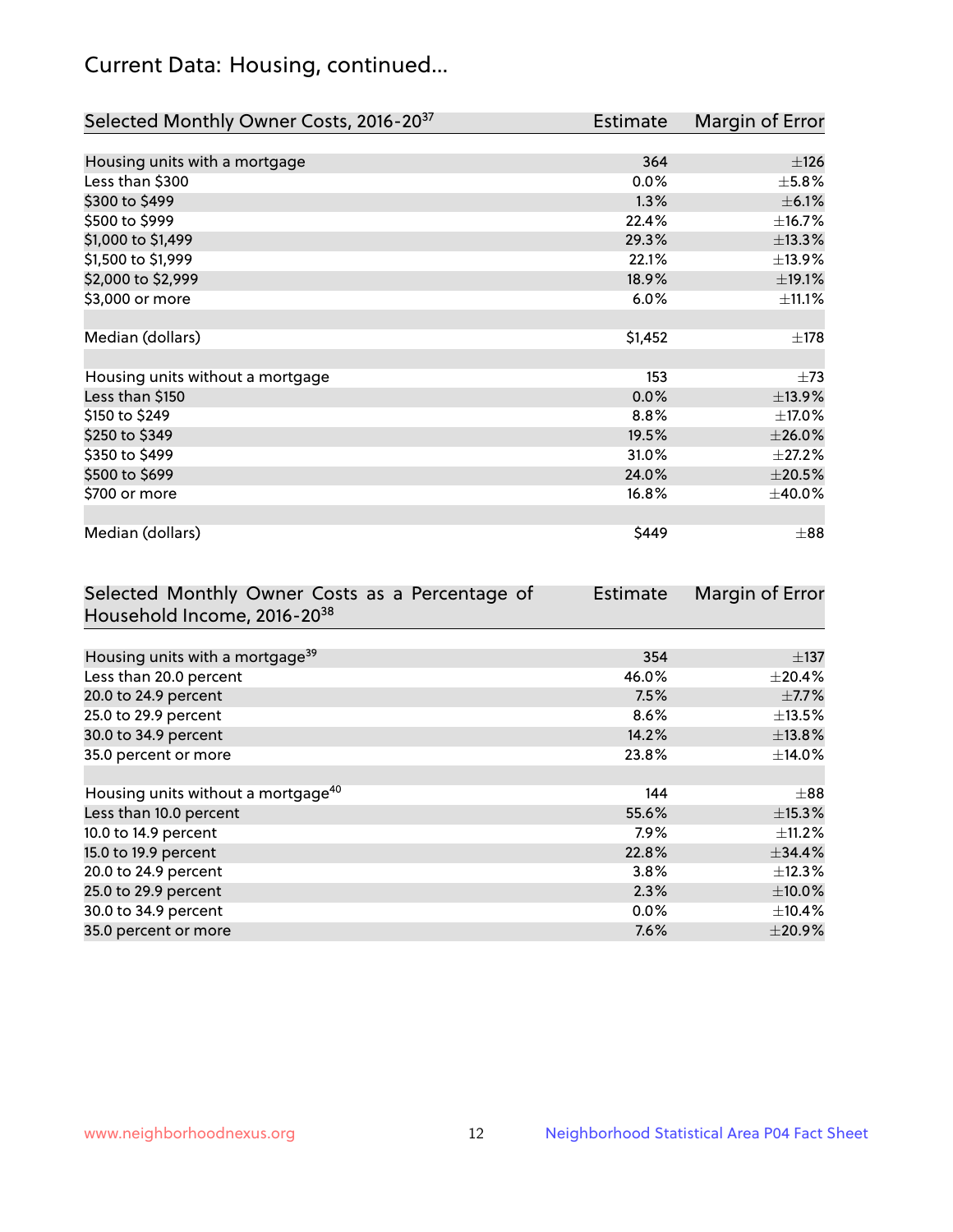# Current Data: Housing, continued...

| Gross Rent, 2016-20 <sup>41</sup>               | Estimate        | Margin of Error |
|-------------------------------------------------|-----------------|-----------------|
|                                                 |                 |                 |
| Occupied units paying rent                      | 827             | $\pm$ 344       |
| Less than \$200                                 | 0.0%            | $\pm$ 3.1%      |
| \$200 to \$499                                  | 8.0%            | ±10.9%          |
| \$500 to \$749                                  | 8.9%            | $\pm$ 11.6%     |
| \$750 to \$999                                  | 29.7%           | $\pm$ 10.2%     |
| \$1,000 to \$1,499                              | 48.7%           | ±31.7%          |
| \$1,500 to \$1,999                              | 4.7%            | $\pm$ 7.6%      |
| \$2,000 or more                                 | 0.0%            | $\pm 3.6\%$     |
| Median (dollars)                                | \$1,021         | $\pm$ 48        |
|                                                 |                 |                 |
| No rent paid                                    | 14              | $\pm 26$        |
|                                                 |                 |                 |
| Gross Rent as a Percentage of Household Income, | <b>Estimate</b> | Margin of Error |
| $2016 - 20^{42}$                                |                 |                 |
|                                                 |                 |                 |
| Occupied units paying rent <sup>43</sup>        | 818             | $\pm$ 373       |
| Less than 15.0 percent                          | 2.7%            | $\pm$ 4.7%      |
| 15.0 to 19.9 percent                            | 10.0%           | $\pm$ 9.6%      |
| 20.0 to 24.9 percent                            | 17.9%           | $\pm$ 9.4%      |
| 25.0 to 29.9 percent                            | 12.1%           | $\pm$ 12.0%     |
| 30.0 to 34.9 percent                            | 12.2%           | ±10.7%          |
| 35.0 percent or more                            | 45.1%           | $\pm$ 32.3%     |

# Current Data: Transportation

| Commuting to Work, 2016-20 <sup>44</sup>  | Estimate | Margin of Error |
|-------------------------------------------|----------|-----------------|
|                                           |          |                 |
| Workers 16 years and over                 | 1,532    | ±431            |
| Car, truck, or van - drove alone          | 63.3%    | $\pm$ 23.9%     |
| Car, truck, or van - carpooled            | 8.3%     | $\pm$ 8.3%      |
| Public transportation (excluding taxicab) | 16.3%    | $\pm$ 8.9%      |
| Walked                                    | 1.4%     | $\pm 2.9\%$     |
| Other means                               | 0.5%     | $\pm$ 1.4%      |
| Worked at home                            | 10.3%    | $\pm$ 7.1%      |
|                                           |          |                 |
| Mean travel time to work (minutes)        | 29.4     | $\pm$ 3.9       |

| Access to a Vehicle, 2016-20 <sup>45</sup> | Estimate | Margin of Error |
|--------------------------------------------|----------|-----------------|
|                                            |          |                 |
| Occupied housing units                     | 1.358    | $+344$          |
| No vehicles available                      | 10.8%    | $+7.0%$         |
| 1 vehicle available                        | 54.0%    | $\pm 21.5\%$    |
| 2 vehicles available                       | 26.9%    | $+9.7%$         |
| 3 or more vehicles available               | 8.3%     | $+5.7%$         |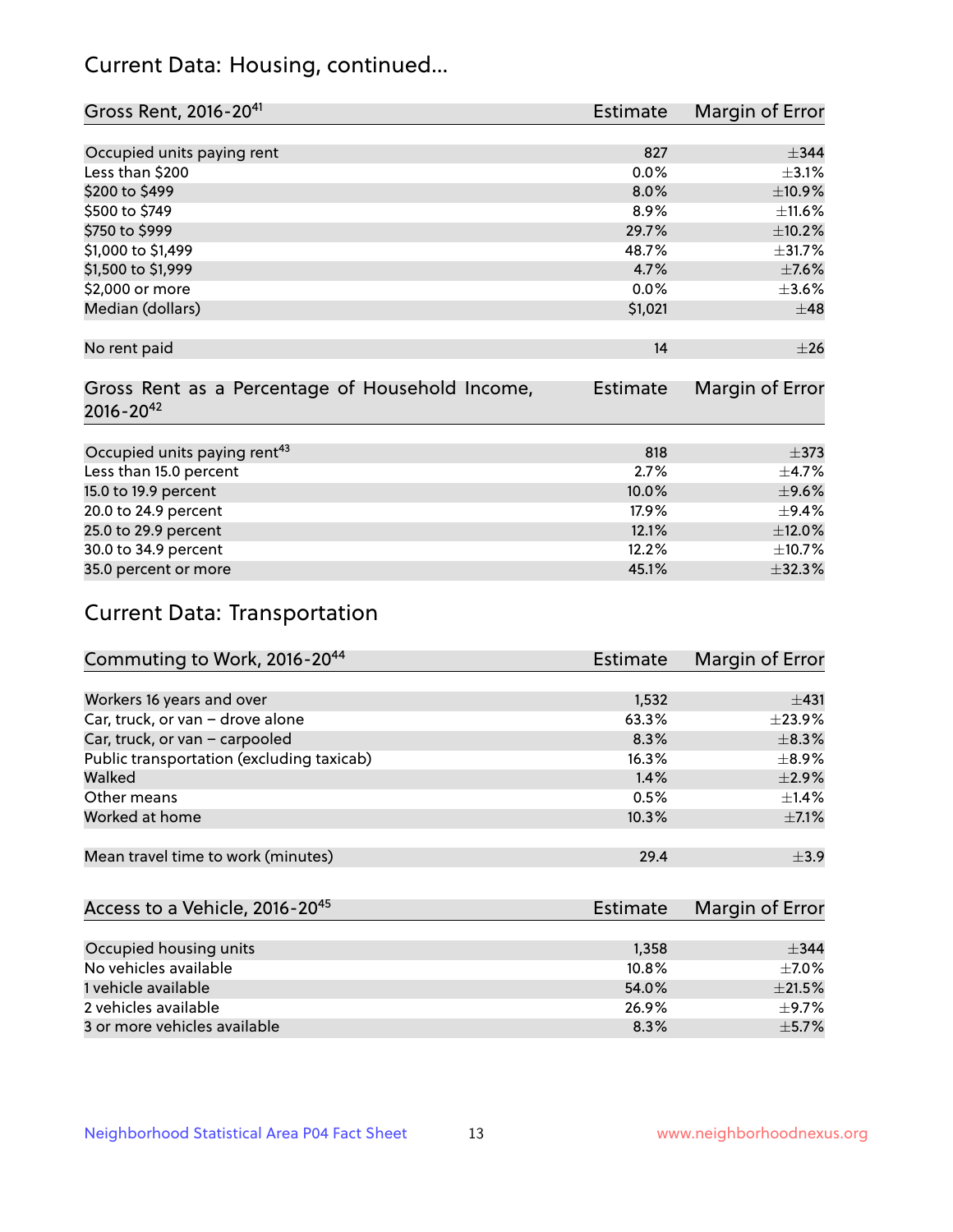# Current Data: Health

| Health Insurance coverage, 2016-2046                    | Estimate | Margin of Error |
|---------------------------------------------------------|----------|-----------------|
|                                                         |          |                 |
| Civilian Noninstitutionalized Population                | 3,476    | $\pm$ 843       |
| With health insurance coverage                          | 88.8%    | $\pm$ 4.1%      |
| With private health insurance coverage                  | 50.1%    | ±4.9%           |
| With public health coverage                             | 47.6%    | ±14.3%          |
| No health insurance coverage                            | 11.2%    | $\pm$ 4.9%      |
| Civilian Noninstitutionalized Population Under 19 years | 1,081    | $\pm$ 1,081     |
| No health insurance coverage                            | 2.8%     | $\pm 3.5\%$     |
|                                                         |          |                 |
| Civilian Noninstitutionalized Population 19 to 64 years | 1,862    | $\pm 465$       |
| In labor force:                                         | 1,543    | $\pm 452$       |
| Employed:                                               | 1,452    | $\pm 439$       |
| With health insurance coverage                          | 83.3%    | $\pm$ 12.5%     |
| With private health insurance coverage                  | 77.4%    | $\pm$ 15.2%     |
| With public coverage                                    | 7.6%     | $\pm$ 7.8%      |
| No health insurance coverage                            | 16.7%    | $\pm$ 10.5%     |
|                                                         |          |                 |
| Unemployed:                                             | 91       | $\pm 439$       |
| With health insurance coverage                          | 65.4%    | ±70.1%          |
| With private health insurance coverage                  | 27.2%    | ±42.2%          |
| With public coverage                                    | 38.2%    | ±75.8%          |
| No health insurance coverage                            | 34.6%    | $\pm 28.5\%$    |
|                                                         |          |                 |
| Not in labor force:                                     | 319      | ±198            |
| With health insurance coverage                          | 74.9%    | ±34.7%          |
| With private health insurance coverage                  | 24.1%    | ±15.2%          |
| With public coverage                                    | 55.7%    | ±41.9%          |
| No health insurance coverage                            | 25.1%    | ±13.8%          |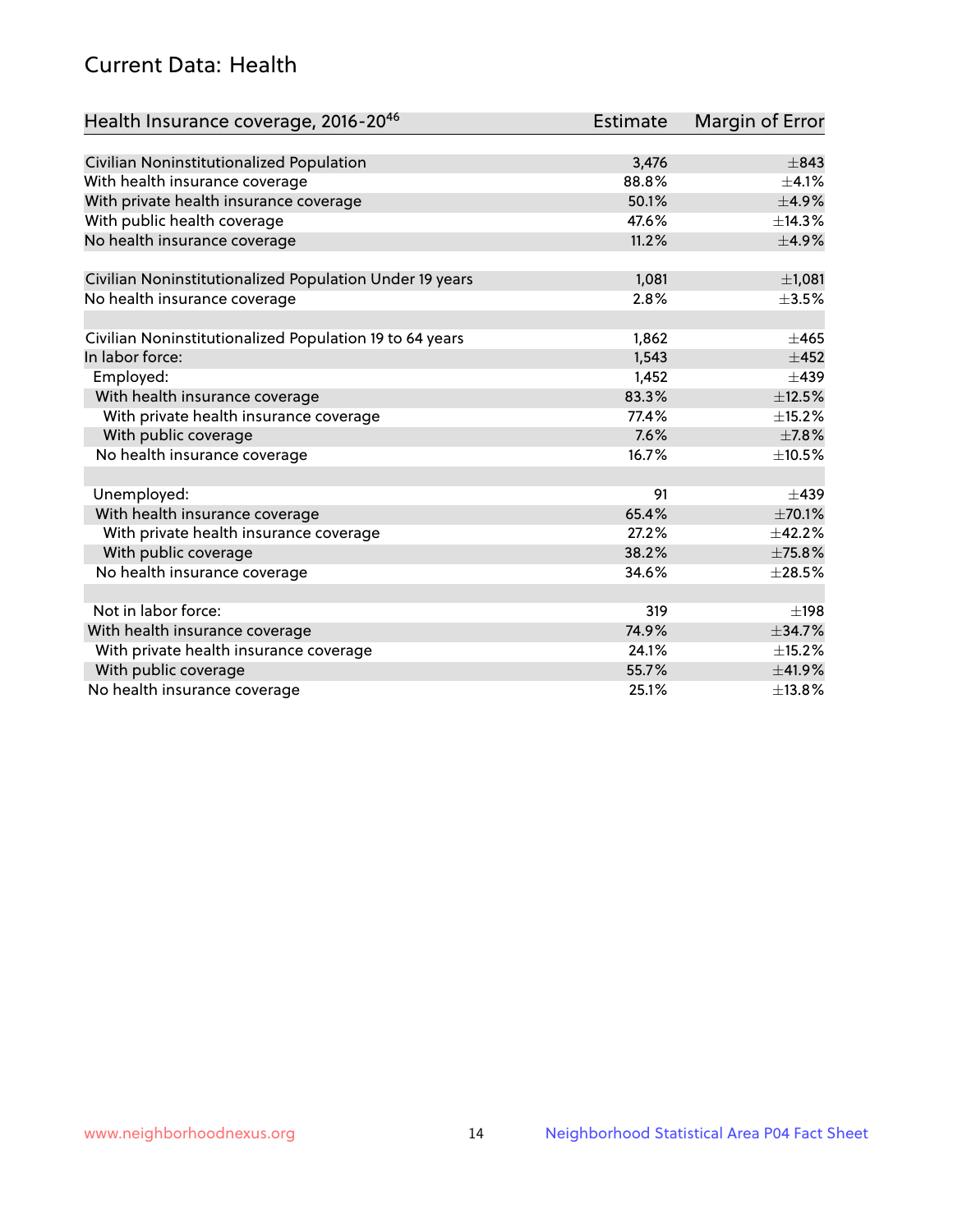#### Notes:

- 1. Source: U.S. Census Bureau, Decennial Census 2000, SF1 tables P8, P12; American Community Survey, tables B01001, B03002
- 2. This category includes Pacific Islanders, Native Americans and Alaska Natives, people who identify as some other race, and those who identify as bi/multi racial.
- 3. Source: U.S. Census Bureau, Decennial Census 2000, SF1 tables P15, P16, P18, P19; American Community Survey, tables B11001, B11005, B11003
- 4. Source: U.S. Census Bureau, Decennial Census 2000, SF3 table P37; American Community Survey, table B15002
- 5. Source: U.S. Census Bureau, Longitudinal Employer-Household Dynamics Residential Area Characteristics, Table JT01 (Primary Jobs); Workplace Area Characteristics, Table JT00 (All Jobs)
- 6. Source: U.S. Census Bureau, Decennial Census 2000, SF3 tables P52, P87; American Community Survey, tables B19001, B17001
- 7. Source: U.S. Census Bureau, Decennial Census 2000, SF1 tables H3, H4; American Community Survey, tables B25002, B25009
- 8. Source: U.S. Census Bureau, Decennial Census 2000, SF3 table H44; American Community Survey, tables B25044
- 9. Source: Atlanta Police Department, COBRA; U.S. Census Bureau, American Community Survey, table B01001
- 10. Source: U.S. Census Bureau, American Community Survey, table B01001
- 11. Source: U.S. Census Bureau, American Community Survey, table B03002
- 12. Source: U.S. Census Bureau, American Community Survey, table B05002
- 13. Source: U.S. Census Bureau, American Community Survey, table B05003
- 14. Source: U.S. Census Bureau, American Community Survey, tables B19001, B19025, B19051, B19061, B19055, B19065, B19059, B19069, B19056, B19066, B19057, B19067, B22001, B19101, B19127
- 15. Source: U.S. Census Bureau, American Community Survey, tables B19201, B19214, B20017, B19313
- 16. Source: U.S. Census Bureau, American Community Survey, table B17010
- 17. Source: U.S. Census Bureau, American Community Survey, tables B17001, B17006, B17021, B17007. Table totals may be lower than the total population, as they are based on the population for whom poverty status is determined.
- 18. Source: U.S. Census Bureau, American Community Survey, B17001H, B17001B, B17001D, B17001I. Table totals may be lower than the total population, as they are based on the population for whom poverty status is determined.
- 19. Source: U.S. Census Bureau, American Community Survey, tables B23001, B23008
- 20. Source: U.S. Census Bureau, American Community Survey, table C24030
- 21. Source: U.S. Census Bureau, American Community Survey, table C24010
- 22. Source: U.S. Census Bureau, American Community Survey, table B24080
- 23. Source: U.S. Census Bureau, Longitudinal Employer-Household Dynamics Origin-Destination Data, Tables JT00 Main and JT00 Aux
- 24. Source: U.S. Census Bureau, Longitudinal Employer-Household Dynamics Origin-Destination Data, Tables JT00 Main and JT00 Aux
- 25. Source: U.S. Census Bureau, Longitudinal Employer-Household Dynamics Origin-Destination Data, Tables JT00 Main and JT00 Aux
- 26. Source: U.S. Census Bureau, Longitudinal Employer-Household Dynamics Origin-Destination Data, Tables JT00 Main and JT00 Aux
- 27. Source: U.S. Census Bureau, American Community Survey, table B14001
- 28. Source: U.S. Census Bureau, American Community Survey, table B15002
- 29. Source: U.S. Census Bureau, American Community Survey, tables B11001, B11003, B11007, B11005, B09019
- 30. Source: U.S. Census Bureau, American Community Survey, tables B25002, B25003, B25004
- 31. Source: U.S. Census Bureau, American Community Survey, table B25024
- 32. Source: U.S. Census Bureau, American Community Survey, table B25034
- 33. Source: U.S. Census Bureau, American Community Survey, tables B25009, B25008, B25003
- 34. Source: U.S. Census Bureau, American Community Survey, table B07003
- 35. Source: U.S. Census Bureau, American Community Survey, table B25075. This value is self-reported and may differ from home values as determined by the County Tax Assessor.
- 36. Source: U.S. Census Bureau, American Community Survey, table B25081
- 37. Source: U.S. Census Bureau, American Community Survey, table B25087
- 38. Source: U.S. Census Bureau, American Community Survey, table B25091
- 39. Excludes units where Selected Monthly Owner Costs as a Percentage of Income cannot be computed.
- 40. Excludes units where Selected Monthly Owner Costs as a Percentage of Income cannot be computed.
- 41. Source: U.S. Census Bureau, American Community Survey, table B25063
- 42. Source: U.S. Census Bureau, American Community Survey, table B25070
- 43. Excludes units where Gross Rent as a Percentage of Income cannot be computed.
- 44. Source: U.S. Census Bureau, American Community Survey, tables B08101, B08013
- 45. Source: U.S. Census Bureau, American Community Survey, table B25044
- 46. Source: U.S. Census Bureau, American Community Survey, tables B18135, B27011

The dagger (†) symbol denotes values that cannot be computed.